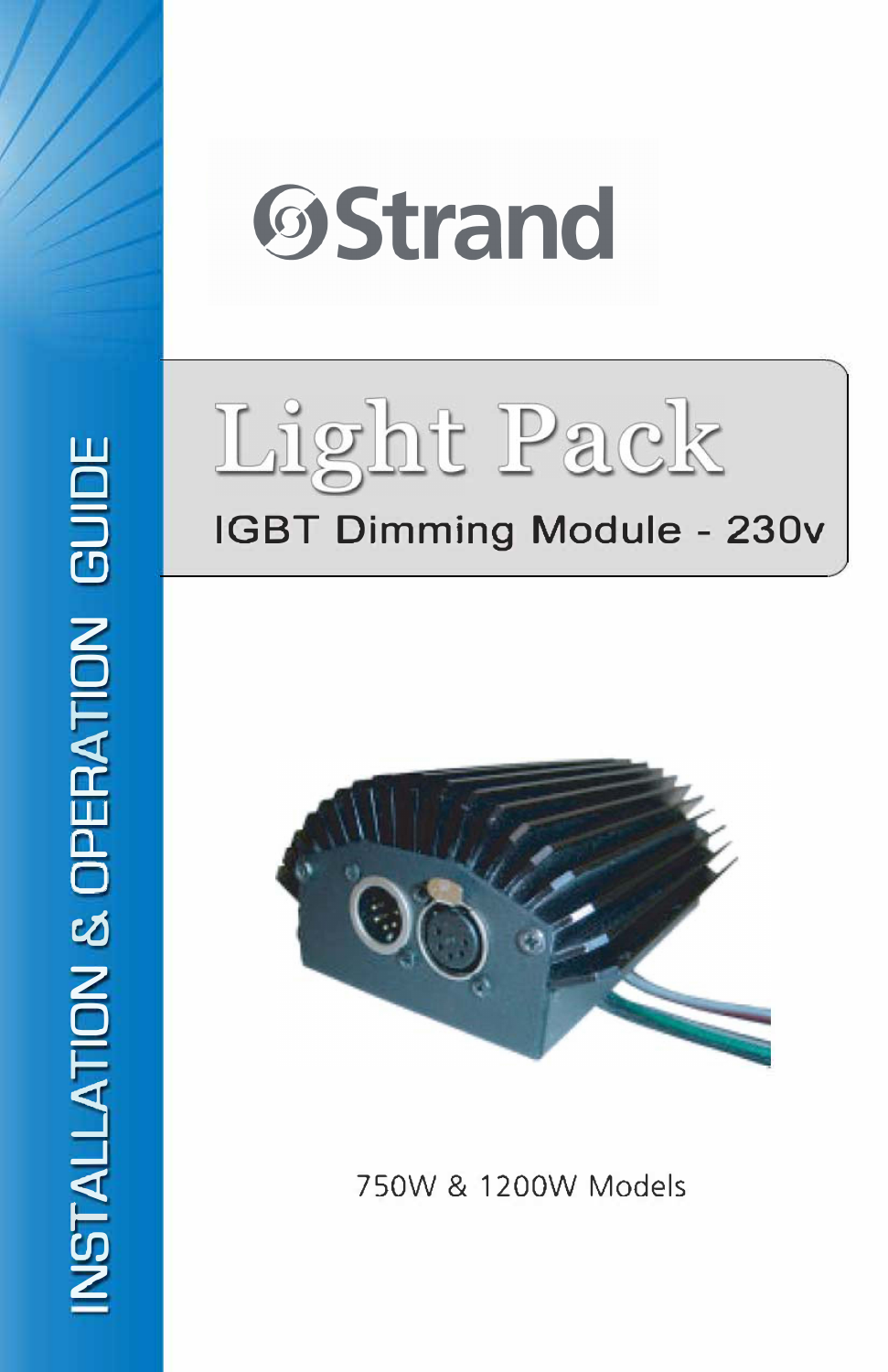## <span id="page-1-0"></span>**Strand Lighting Offices**

#### **Strand Lighting - Dallas**

10911 Petal Street Dallas, TX 75238 Tel: 214-647-7880 Fax: 214-647-8031

#### **Strand Lighting - New York**

267 5th Ave, 4th Floor New York, NY 10016 Tel: 212-213-8219 Fax: 212-532-2593

#### **Strand Lighting - Asia Limited**

Room 6-10, 20/F Delta House 3 On Yiu Street Shatin, N.T. Hong Kong Tel: + 852 2757 3033 Fax: + 852 2757 1767

#### **Strand Selecon - Auckland**

19-21 Kawana Street Northcote, Auckland 0627 New Zealand Tel: +64 9 481 0100 Fax: +64 9 481 0101

#### **Strand Lighting - Europe**

Marssteden 152 Enschede 7547 TD The Netherlands Tel: +31 53 4500424 Fax: +31 53 4500425

#### **Website**:

www.strandlighting.com

The material in this manual is for information purposes only and is subject to change without notice. Strand Lighting assumes no responsibility for any errors or omissions which may appear in this manual. For comments and suggestions regarding corrections and/or updates to this manual, please contact your nearest Strand Lighting office.

El contenido de este manual es solamente para información y está sujeto a cambios sin previo aviso. Strand Lighting no asume responsabilidad por errores o omisiones que puedan aparecer. Cualquier comentario, sugerencia o corrección con respecto a este manual, favor de dirijirlo a la oficina de Strand Lighting más cercana.

Der Inhalt dieses Handbuches ist nur für Informationszwecke gedacht, Aenderungen sind vorbehalten. Strand Lighting uebernimmt keine Verantwortung für Fehler oder Irrtuemer, die in diesem Handbuch auftreten. Für Bemerkungen und Verbesserungsvorschlaege oder Vorschlaege in Bezug auf Korrekturen und/oder Aktualisierungen in diesem Handbuch, moechten wir Sie bitten, Kontakt mit der naechsten Strand Lighting-Niederlassung aufzunehmen.

Le matériel décrit dans ce manuel est pour information seulement et est sujet à changements sans préavis. La compagnie Strand Lighting n'assume aucune responsibilité sur toute erreur ou ommission inscrite dans ce manuel. Pour tous commentaires ou suggestions concernant des corrections et/ou les mises à jour de ce manuel, veuillez s'll vous plait contacter le bureau de Strand Lighting le plus proche.

Information contained in this document may not be duplicated in full or in part by any person without prior written approval of Strand Lighting. Its sole purpose is to provide the user with conceptual information on the equipment mentioned. The use of this document for all other purposes is specifically prohibited.

> Document Number: 2-450331-020 Version as of: 15 July 2011

Light Pack 230v Dimming Module Installation & Operation Guide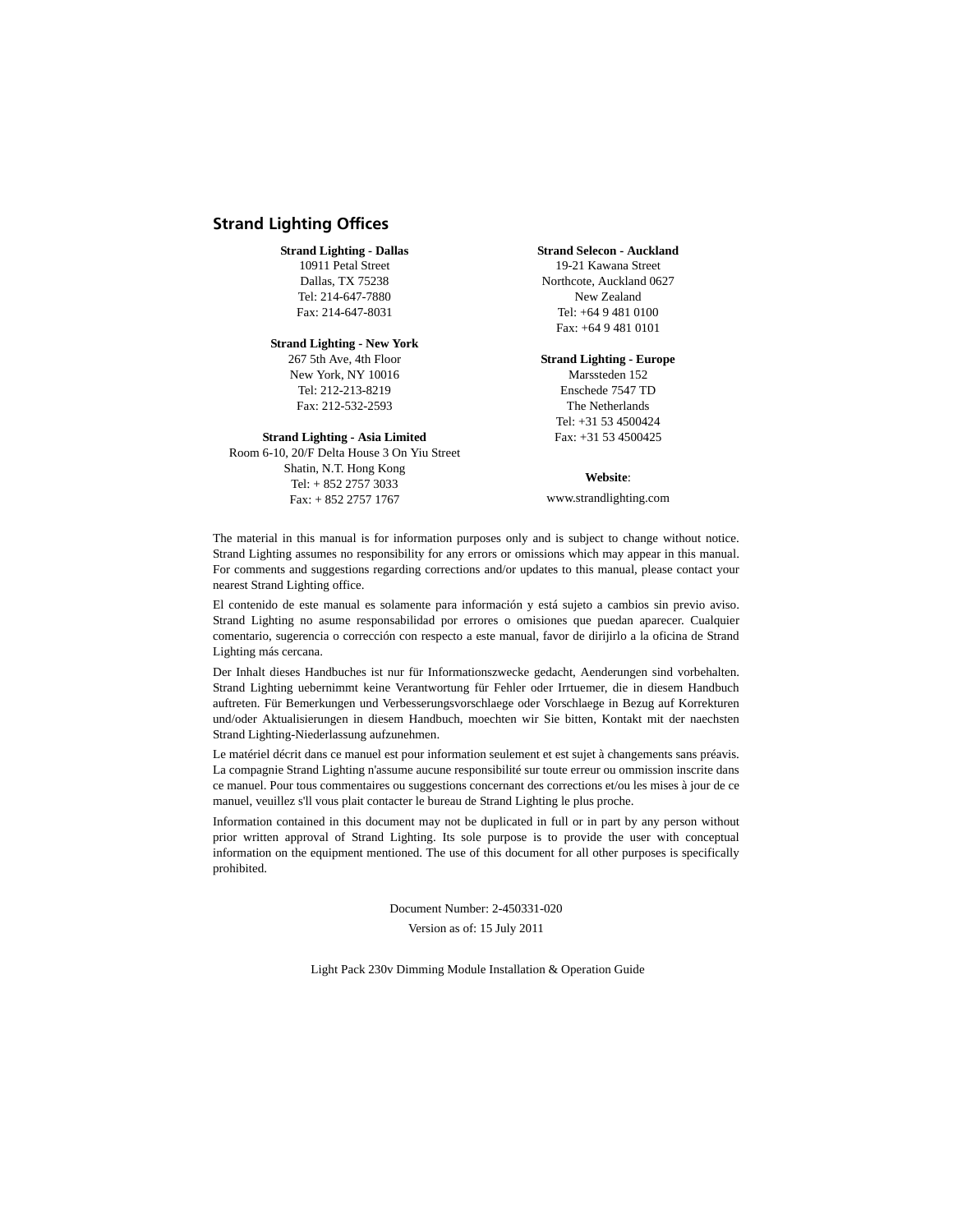### <span id="page-2-0"></span>**Important Safeguards**

When using electrical equipment, basic safety precautions should always be followed including the following:



#### a. **READ AND FOLLOW ALL SAFETY INSTRUCTIONS**.

- b. Do not use outdoors.
- c. Do not mount near gas or electric heaters.
- d. Equipment should be mounted in locations and at heights where it will not readily be subjected to tampering by unauthorized personnel.
- e. The use of accessory equipment not recommended by the manufacturer may cause an unsafe condition.
- f. Do not use this equipment for other than intended use.
- g. Refer service to qualified personnel.

#### **SAVE THESE INSTRUCTIONS**.

**WARNING:** You must have access to a main circuit breaker or other power disconnect device before installing any wiring. Be sure that power is disconnected by removing fuses or turning the main circuit breaker off before installation. Installing the device with power on may expose you to dangerous voltage and damage the device. A qualified electrician must perform this installation.

**WARNING:** Failure to use proper cable can result in damage to equipment or danger to persons.

**WARNING:** To reduce the risk of fire or shock hazard, do not expose this equipment to rain or moisture.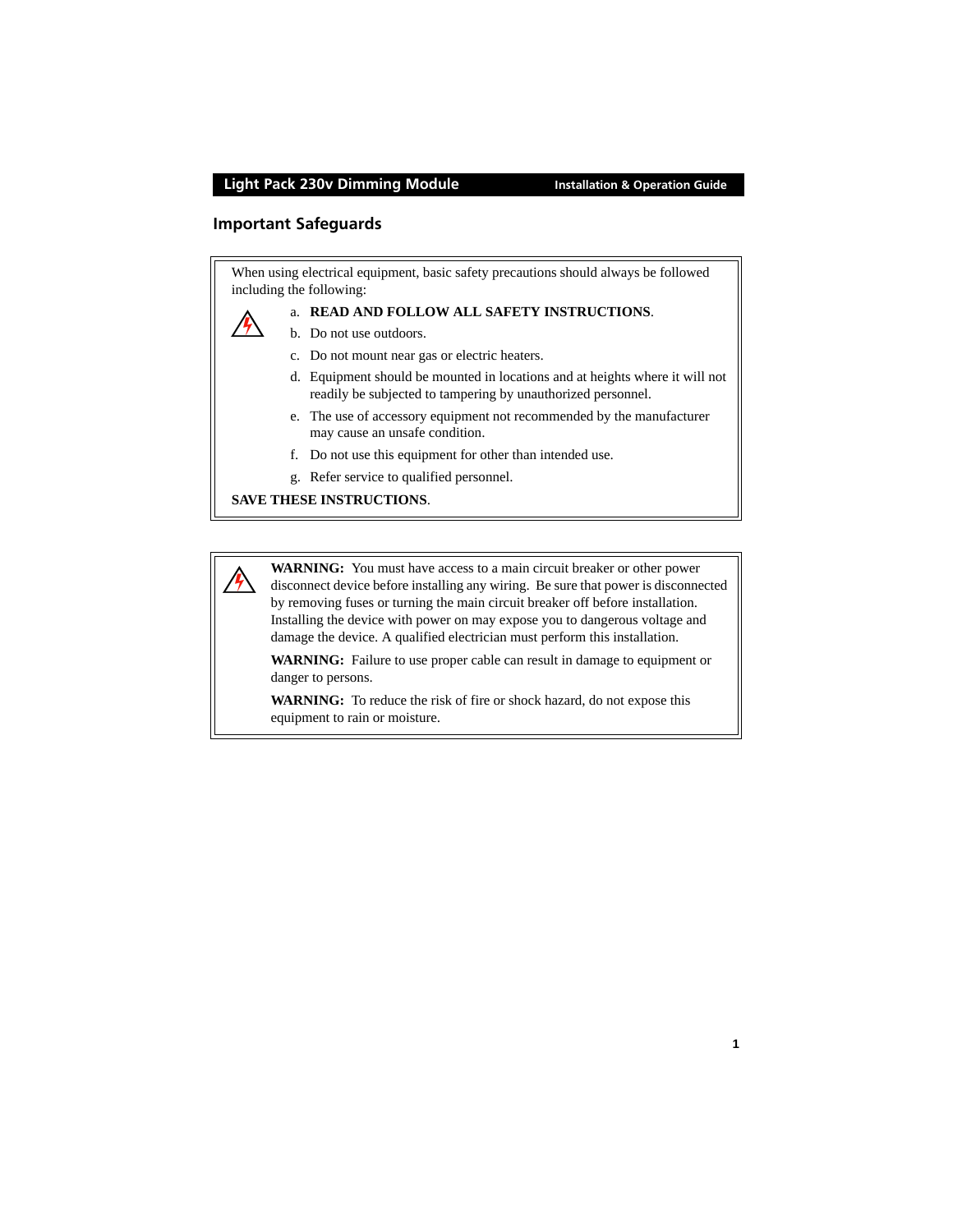# <span id="page-3-0"></span>**TABLE OF CONTENTS**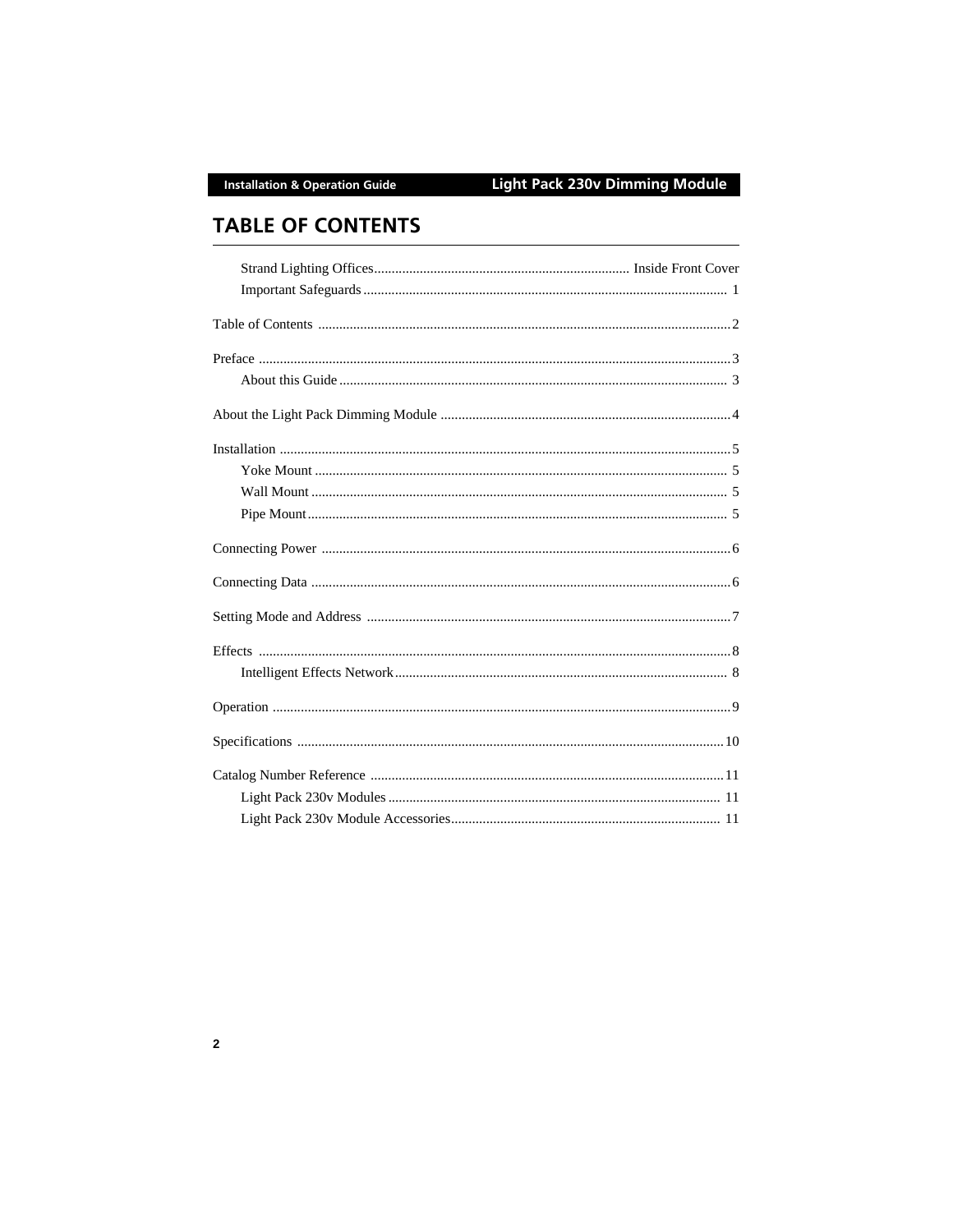## <span id="page-4-0"></span>**PREFACE**

## <span id="page-4-1"></span>**About this Guide**

The document provides installation and operation instructions for the following products:

- Light Pack 230v Dimming Module 750 watt (71320)
- Light Pack 230v Dimming Module 1200 watt (71321)

Please read all instructions before installing or using this product. *Retain this guide for future reference*.



## **IMPORTANT INFORMATION. PLEASE READ!**

This unit is intended for installation in accordance with the National Electric Code® and local regulations. It is also intended for indoor applications only. Before any electrical work is performed, disconnect power at the circuit breaker or remove the fuse to avoid shock or damage to the control. It is recommended that a qualified electrician perform this installation.

Observe the following precautions when installing, operating or servicing the product:

- Disconnect power before servicing.
- Install in dry locations only.
- DO NOT power module from a dimmed source. Connect to standard power or mechanical relay ONLY.
- Use the included safety cable for ALL installations.
- If installing any other type of mounting hardware or bracket, DO NOT use screws longer than 1/4" in length. Longer screws WILL damage interior electrical components.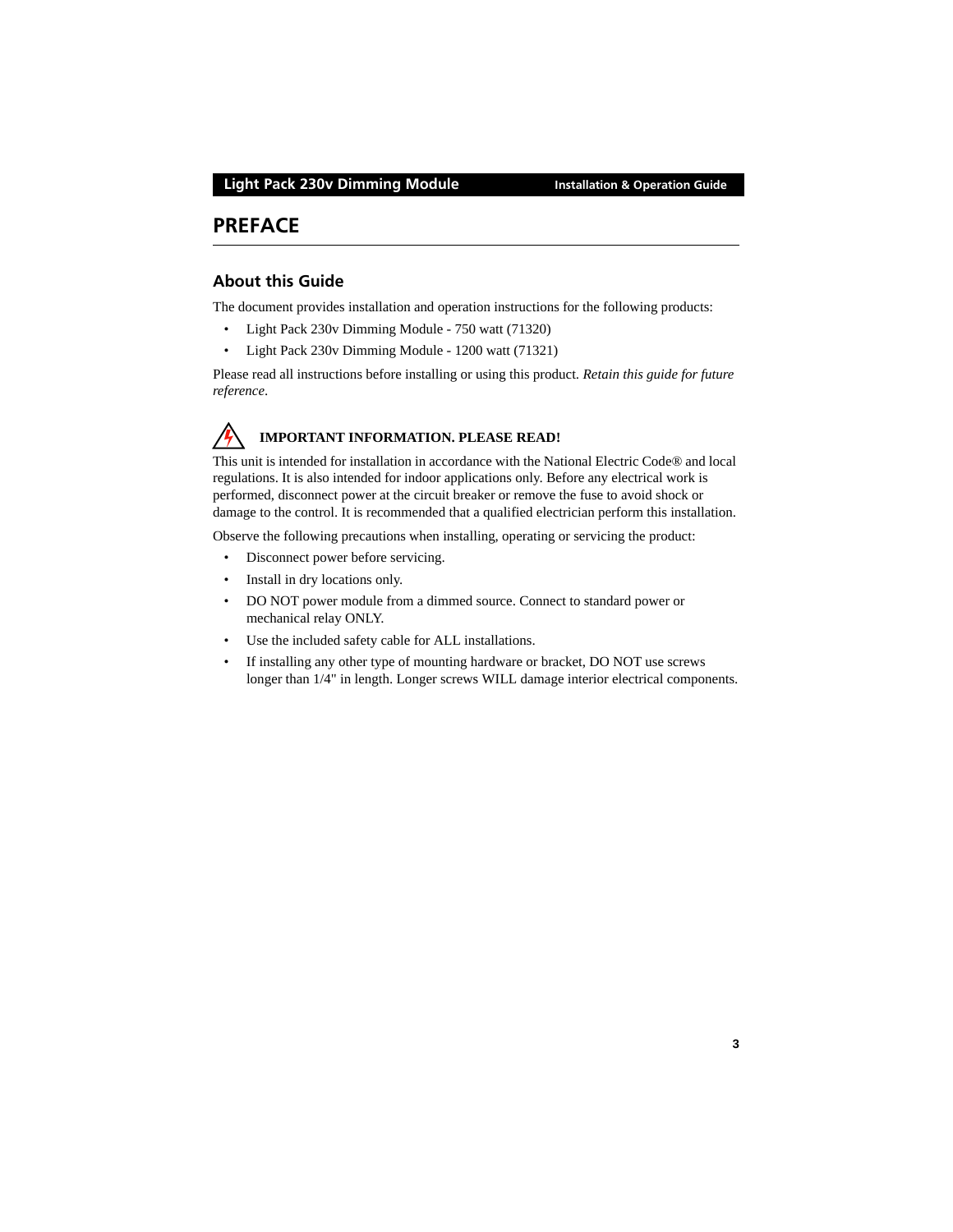# <span id="page-5-0"></span>**ABOUT THE LIGHT PACK DIMMING MODULE**

The Light Pack module utilizes state-of-the art Insulated Gate Bipolar Transistor (IGBT) technology, which provides significant performance enhancements over other conventional dimming equipment. The module is completely solid-state, enabling silent operation at 800 microseconds in either forward or reverse phase control, which minimizes lamp, ballast and transformer noise. The module supports LOW HARM mode, which controls harmonic neutral currents for extremely quiet operation and low neutral harmonics. As well, every Light Pack module has an on-board intelligent microprocessor, which adjusts and maintains proper voltage and current in response to changes detected in the load and electrical service. The microprocessor automatically suppresses surges, protects against dead shorts, and extends lamp life.

The 750 watt and 1200 watt versions of the Light Pack module can be easily identified by the label applied to the underside of the module *or* the label next to the Focus button.



*\* Pre-installed connector is optional.*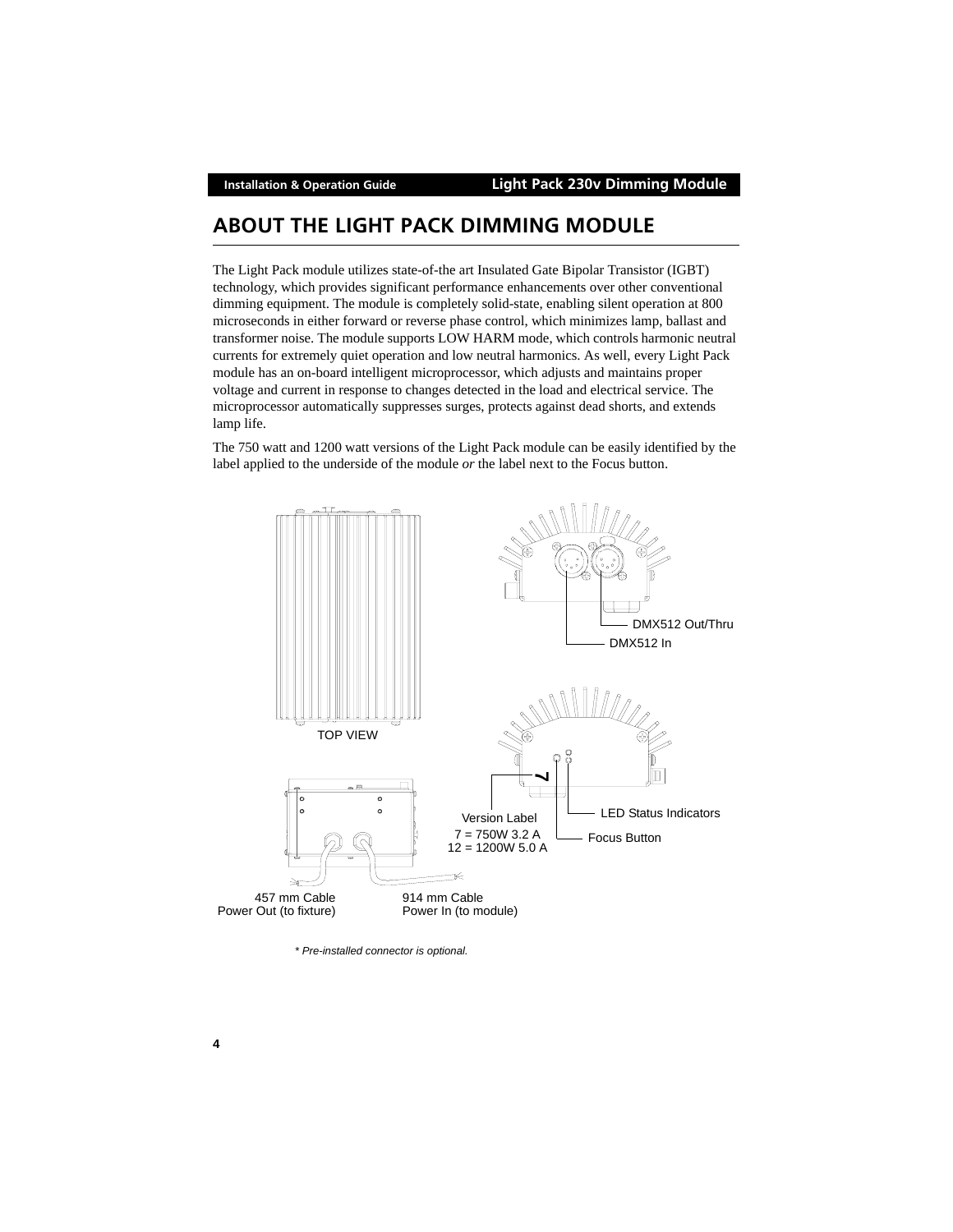The Light Pack module can be mounted in a variety of configurations. Depending on your requirements, choose one of the methods shown below. The Light Pack module can be mounted vertically (recommended) or horizontally as required, however, to allow for optimum convection cooling, the module cannot be mounted with the heatsink fins downward.

**WARNING:** A safety cable is supplied with the Yoke and Pipe mounts. The safety cable must be secured to the fixture or structure and may be required by local codes.

#### <span id="page-6-1"></span>**Yoke Mount**

#### *(Strand #71340) \*\**

- Step 1. Attach yoke-mount bracket to Light Pack module (as required).
- Step 2. Fit bracket onto fixture yoke.
- Step 3. Tighten threaded attachment knob to secure in place.
- Step 4. Attach safety cable.

#### <span id="page-6-2"></span>**Wall Mount**

*(Strand #71341) \*\**

- Step 1. Attach wall-mount bracket to Light Pack module (as required).
- Step 2. At wall, locate suitable installation position.
- Step 3. Using Light Pack mounting bracket as template, mark holes for drilling.
- Step 4. Drill mounting holes and secure Light Pack module to wall.

#### <span id="page-6-3"></span>**Pipe Mount**

*(Strand #71342) \*\**

- Step 1. Attach threaded knob or C-clamp (not supplied) to Light Pack mounting bracket (as required).
- Step 2. Fit bracket over pipe\*.
- Step 3. Tighten knob (or clamp) to secure in place.
- Step 4. Attach safety cable.
	- Mounts to 1.5" schedule 40 pipe *or* 2" aluminum tube truss.
	- \*\* Installation of mounting bracket must be done using the (4) supplied screws. Using other screws can result in damage to the unit. Supplied screws are 8-32 x .25" long (max) 82° flat head.

<span id="page-6-0"></span>**INSTALLATION**





Mounting Holes

Wall

 $\mathbf{I}$ 

 $\mathbf{I}$ 

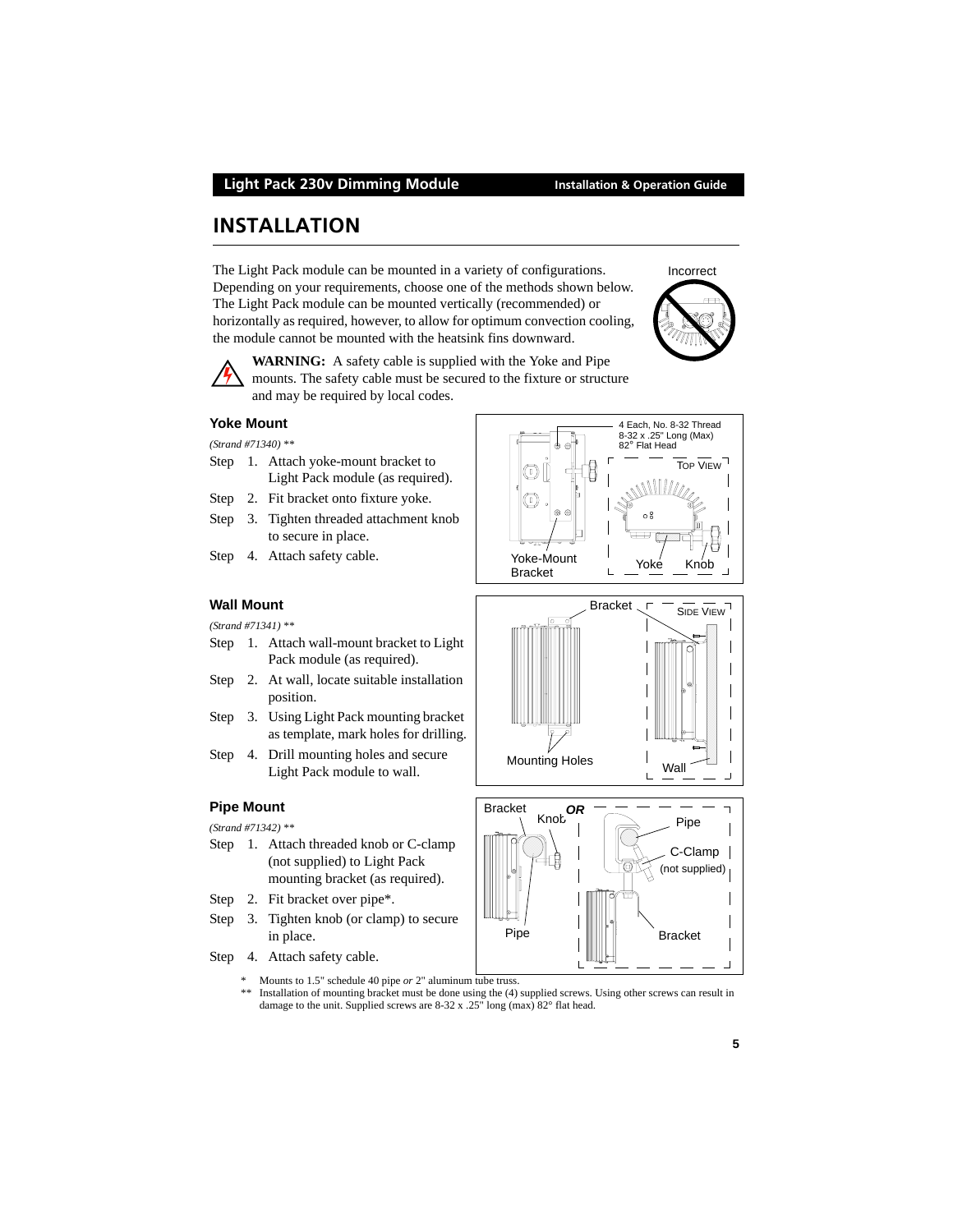# <span id="page-7-0"></span>**CONNECTING POWER**

The Light Pack module is supplied with two pigtail type cables. In the event your module did not come pre-configured with power connectors, install connectors meeting your requirements at end of each cable. Refer to the following color code diagram:



**WARNING:** DO NOT power module from a dimmed source. Connect to standard power or mechanical relay ONLY.

Connect the 457 mm cable to the fixture and the 914 mm cable to the system power source. (The Light Pack module will power up when the system power source is applied.)

Light Pack is rated to control any dimmable load - incandescent, fluorescent, or general inductive (Forward Phase Control [FPC] only).

# <span id="page-7-1"></span>**CONNECTING DATA**

The Light Pack module supports standard USITT DMX512/1990 protocol. Connect data cabling as follows:



DMX512 In Cable DMX512 Out/Thru Cable *or* Termination Plug

A termination plug (Strand # 71346) is required at the last module in the data link.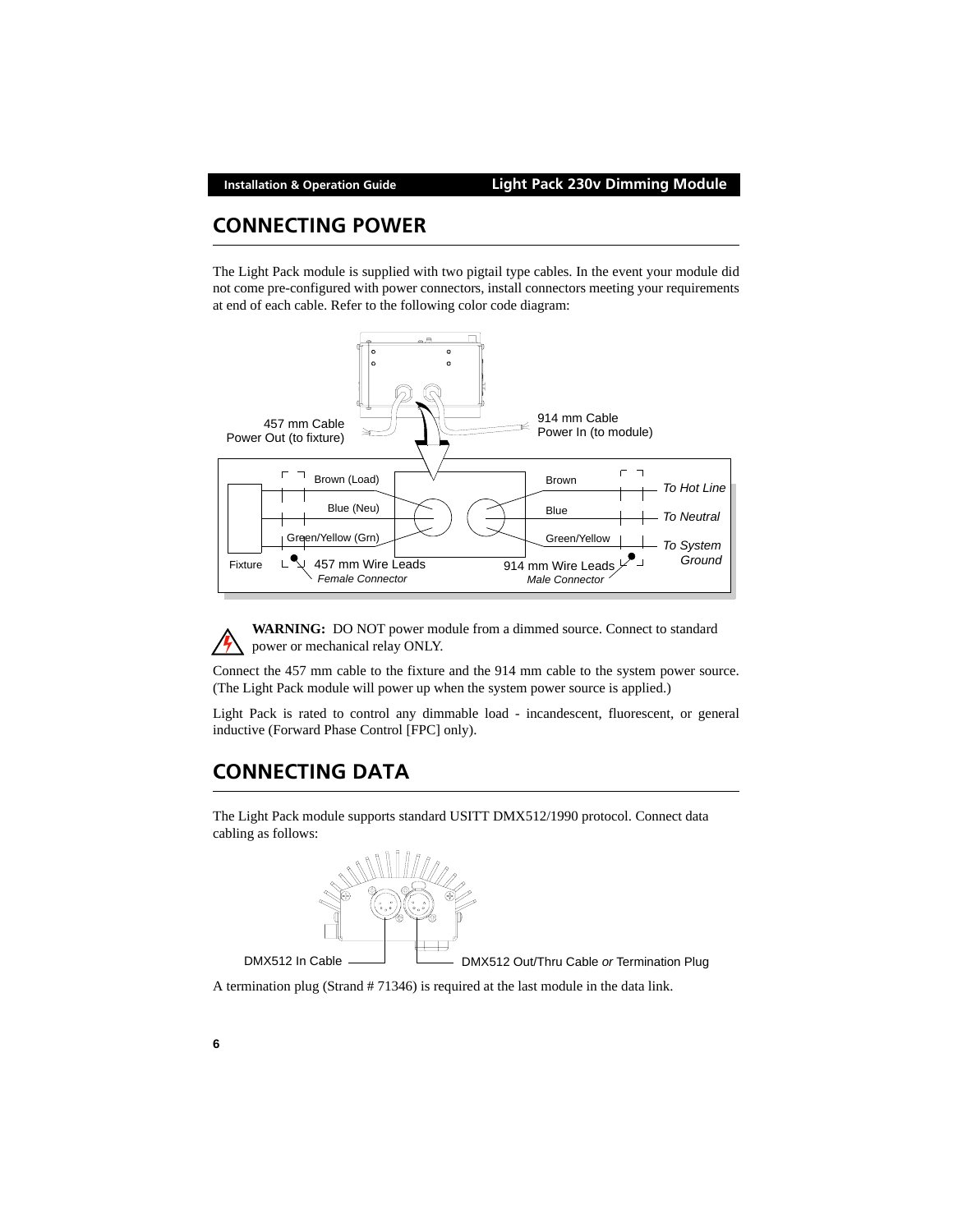# <span id="page-8-0"></span>**SETTING MODE AND ADDRESS**

Light Pack operating parameters, such as input/output modes and DMX512 addresses, can be easily configured to meet your requirements using the switches located inside the recess panel. The standard DIP switches configure input/output modes, while three rotary switches configure address and effects settings by providing three numerical dials: 100's, 10's and 1's digits respectively.

For example, to set a DMX512 address (slot) of 355, you would set the 100's dial to "3", the 10's dial to "5", and the 1's dial to "5". To configure the input/output modes, set each of the four standard DIP switches to either the ON or OFF setting. This toggles between two presets such as Non-Dim or Dim.

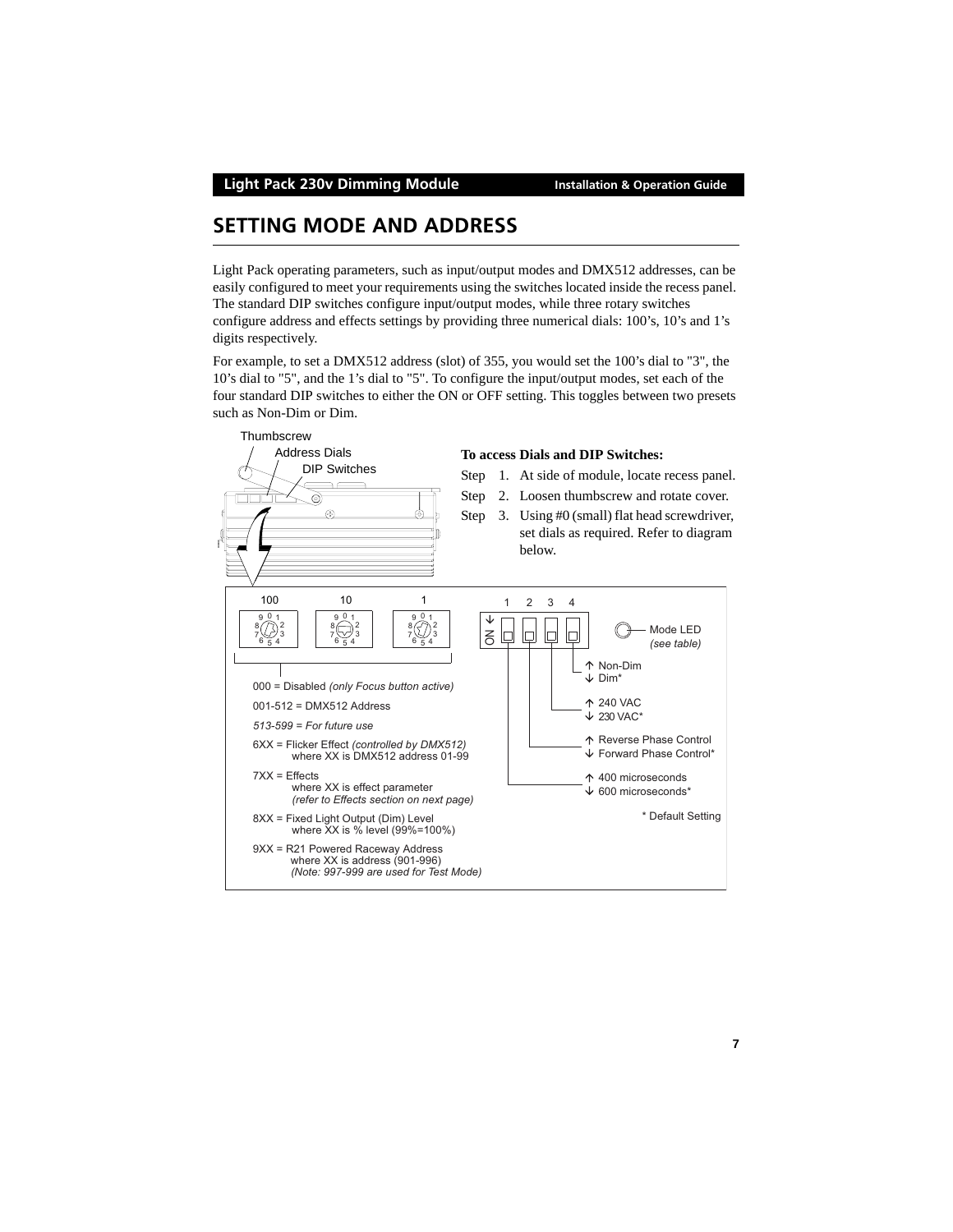The **Mode LED,** located next to the DIP switch, indicates the following conditions:

| <b>LED Flashing Status</b> | Condition                                        |
|----------------------------|--------------------------------------------------|
| Rapid blink                | Invalid address setting                          |
| One blink On - delay       | Valid DMX512 address                             |
| Two blinks On - delay      | Valid DMX512 address and receiving DMX512        |
| Slow blink                 | Effects address setting                          |
| One blink Off - delay      | Valid Powered Raceway address                    |
| Two blinks Off - delay     | Valid R21 Raceway address and receiving R21 data |

## <span id="page-9-0"></span>**EFFECTS**

When set to 7XX, the rotary DIP switch settings can be used to create simple effects without DMX control. Effect parameters can be set as follows:

| <b>Dial Settings</b>            | <b>Effect</b>        | <b>Description</b>                     |
|---------------------------------|----------------------|----------------------------------------|
| 70X - where X is ramp time      | Bounce Up            | ramp up, instant off (100% intensity)  |
| 71X - where X is ramp time      | Bounce Down          | instant on, ramp down (100% intensity) |
| 72X - where X is ramp time      | Saw Tooth            | ramps up, ramps down                   |
| 73X - where X is toggle time    | Bump                 | 50% on/off toggle                      |
| 74X - where X is time off       | <b>Blink On</b>      | 12% on, 88% off                        |
| 75X - where X is time on        | <b>Blink Off</b>     | 12% off, 88% on                        |
| 76X - where X is speed          | Strobe               | variable speed strobe                  |
| 77X - where X is lamp intensity | <b>Flame Flicker</b> | random flicker and intensity           |
| 78X - where X is rate           | <b>Bell Curve</b>    | ramps up, holds, ramps down            |
| 79X                             | for future use       | n/a                                    |

## <span id="page-9-1"></span>**Intelligent Effects Network**

Effects can be synchronized across a network of Light Pack modules to create chase, runway and wave sequences. For this purpose, eight unique phase shifts are output from the first module in the data link, transmitting on DMX512 addresses 002-008. To utilize this feature, an Intelligent Effects Network Coupler (Strand Lighting Part Number 71347) will be required at the first module in the link.

#### **To create effects using the Intelligent Effects Network, do the following:**

- Step 1. Using data cables, connect Light Pack modules as shown below. At first module data input, install Intelligent Effects Network Coupler. At first and last module, install DMX512 termination plug (Strand Lighting Part Number 71346).
- Step 2. The first Light Pack module's address (slot) will automatically be considered as 001. Set subsequent module addresses to any number between 002 and 008. These can be in numerical order or out of sequence. The address setting will determine the delay and execution order of the effect at that particular module.
- Step 3. At first module, using rotary dials, set to desired effect (7XX).
- Step 4. Apply power. Effect will execute across network.
- Step 5. Adjust address settings to vary effect execution as required.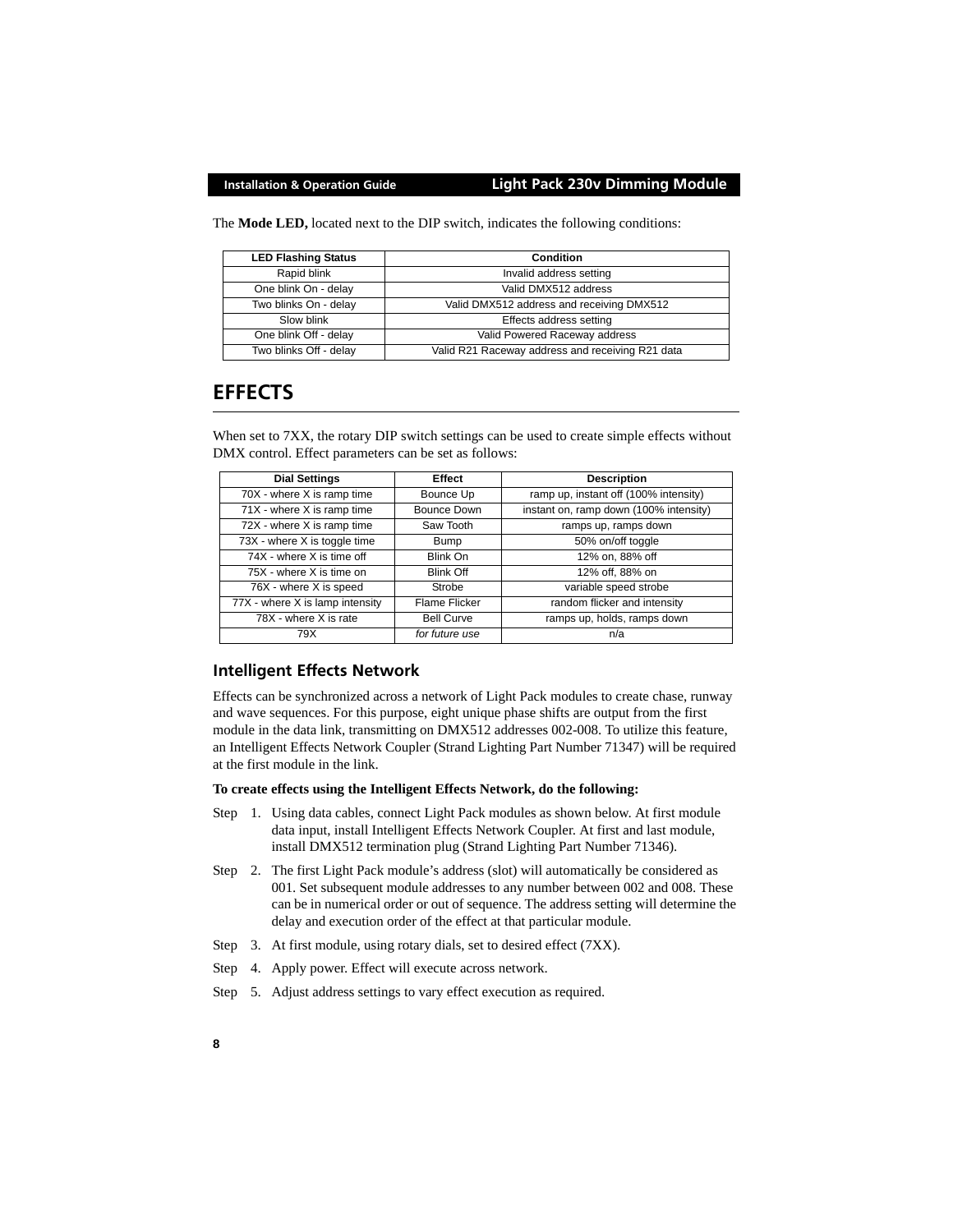#### **Light Pack 230v Dimming Module Installation & Operation Guide Intelligent Effects Network - Up to 64 Light Pack Modules** 002 003 004 005 006 007 008 *Example* 001 *Address* 001 008 002 007 003 006 004 005 *Settings* 001 003 005 007 002 004 006 008 www мш Term\* Term\* Termination plugs required at Intelligent Network **First and Intelligent Network**<br>Counter/Crossover **Intelligent Intelligent Network** Intelligent Network Coupler/Crossover

# <span id="page-10-0"></span>**OPERATION**

The Light Pack module provides two LED status indicators and a Focus button.



The **LED indicators** report operating conditions as follows:

| <b>Red LED</b>                | Green LED | Condition                         |
|-------------------------------|-----------|-----------------------------------|
| Off                           | Off       | Normal                            |
| Off                           | Flashing  | No Load                           |
| Off                           | On        | Focus Mode (controlled at dimmer) |
| Flashing (1.5 sec on, .5 off) | Off       | Oversized Load or Overload        |
| Flashing (.5 sec on, .5 off)  | Off       | Over Temperature                  |
| On                            | Off       | No communications                 |
| Flashing                      | Flashing  | Over Voltage                      |
| On                            | On        | No Communications / In Focus Mode |

The **Focus button** can be used to quickly set the output level or test the module.

- If the module is off, a tap on the button will take it to full on.
- If the module is on, a tap will turn it off.
- Whether on or off, pressing and holding the button will ramp up the intensity level. Releasing the button will hold the setting at an intermediate level.

Fixtures turned on in this fashion will remain on until a control console sets a non-zero level for the module. The module's level setting will be cancelled and it will now follow console control. If the module is already set to a non-zero level by the console, the button becomes a "Flash-to-Full" control, overriding the level only while the button is pressed.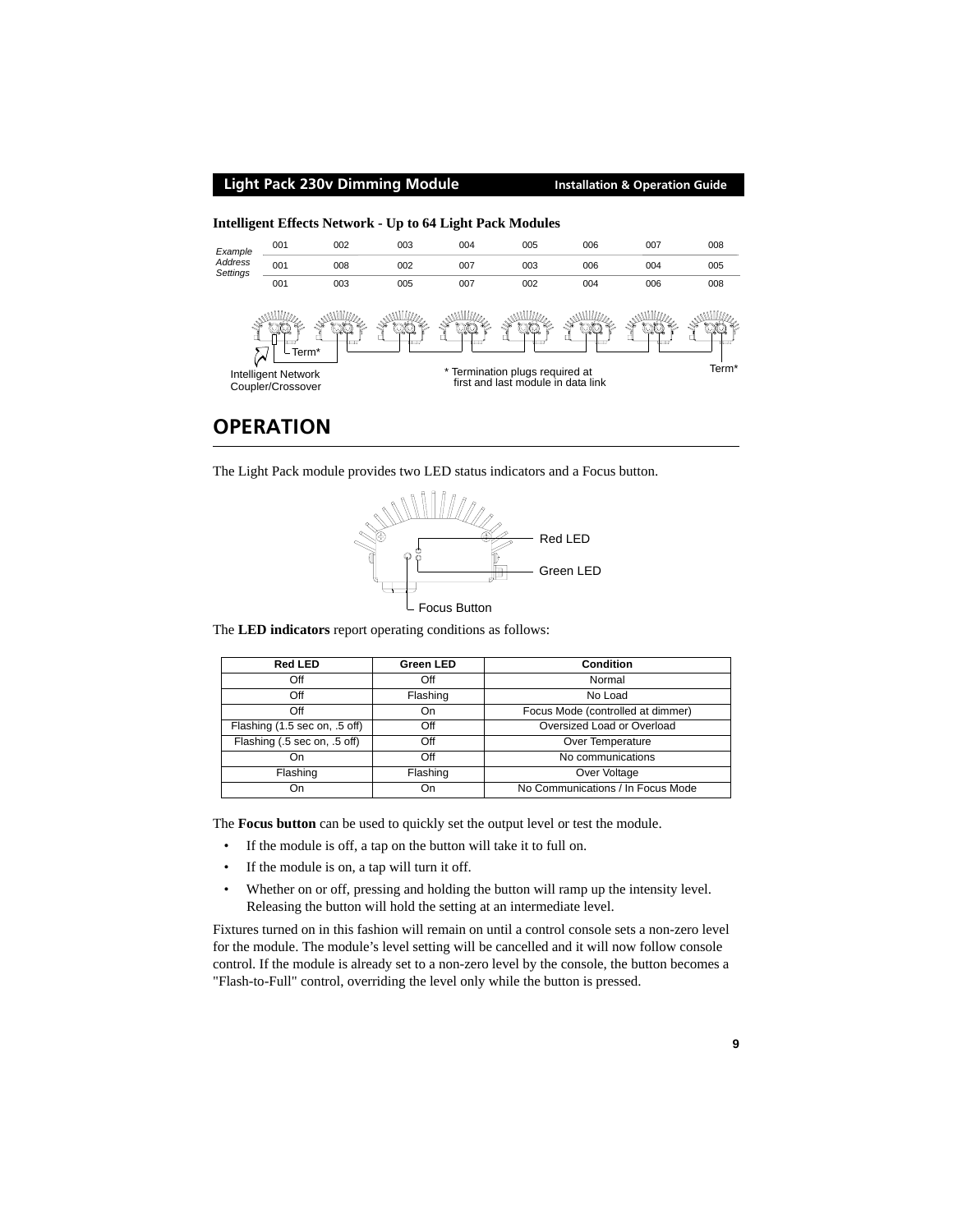# <span id="page-11-0"></span>**SPECIFICATIONS**

| Number of Dimmers:          | 1 IGBT Intelligent Dimmer                                                                                      | <b>Ambient Temperature:</b> | $0^\circ$ to $50^\circ$ C                               |
|-----------------------------|----------------------------------------------------------------------------------------------------------------|-----------------------------|---------------------------------------------------------|
| Max Output Voltage:         | <b>230 VAC</b>                                                                                                 | <b>Relative Humidity:</b>   | 5% to 95%,<br>non condensing                            |
| Min./Max Dimmer<br>Load:    | Min. 1 Watt,<br>Max. 750 or 1200 Watts*                                                                        | Cooling Method:             | <b>Natural Convection</b>                               |
| Transition Time:            | 400 or 600 microseconds<br>(user selectable)                                                                   | Height:                     | 159.5 mm (6.82")                                        |
| Insertion Loss:             | Max. 1.5 Volts (2%)                                                                                            | Width:                      | 115.0 mm (4.53")                                        |
| Supply:                     | 230 Volts AC,<br>3.2A or 5.0A per module*                                                                      | Depth:                      | 74.4 mm / 2.93" (750 W)<br>80.8 mm / 3.18" (1200 W)     |
| Frequency:                  | $50/60$ Hz                                                                                                     | Weight:                     | 0.95 kgs. (2.0 lbs.)                                    |
| <b>Control Connections:</b> | USITT DMX512/1990 In<br>(D5M) / Out/Thru (D5F)                                                                 | Power In Feed:              | 914 mm Cable provided<br>from module is 3-1.5 sq.<br>mm |
| Circuit Protection:         | Internal Short Circuit &<br><b>Thermal Protection</b>                                                          | Power Out Feed:             | 457 mm Cable provided<br>from module is 3-1.5 sq<br>mm  |
| Load Control:               | Any dimmable load -<br>incandescent, fluores-<br>cent, or general inductive<br>(Forward Phase Control<br>only) | DMX512 Data Link<br>Load    | Represent 1/4 ETA 485<br>Unit Load                      |

*\* Depends on model*

# $C\epsilon$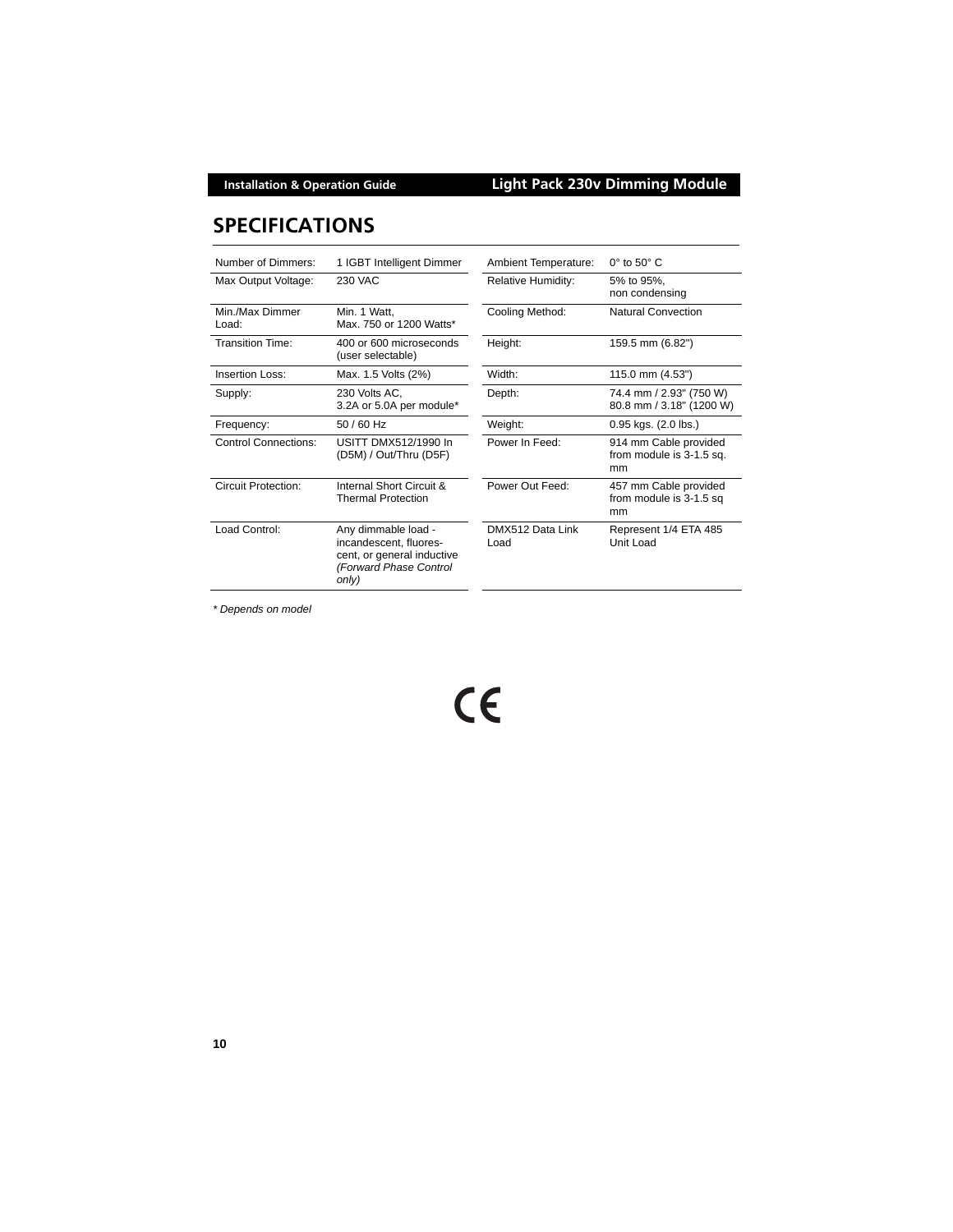# <span id="page-12-0"></span>**CATALOG NUMBER REFERENCE**

## <span id="page-12-1"></span>**Light Pack 230v Modules**

| <b>Strand P/N</b> Description |                                      |
|-------------------------------|--------------------------------------|
| 71320                         | Light Pack 750 watt with Bare Leads  |
| 71321                         | Light Pack 1200 watt with Bare Leads |

## <span id="page-12-2"></span>**Light Pack 230v Module Accessories**

[The following accessories are sold separately and available through your local Authorized](http://www.strandlighting.com)  Strand Lighting dealer. For the dealer in your area or for more information on Light Pack Modules and accessories, visit the Strand Lighting web site at www.strandlighting.com.

| <b>Strand P/N</b> | <b>Description</b>                                  |
|-------------------|-----------------------------------------------------|
| 71340             | <b>Yoke Mount Bracket</b>                           |
| 71341             | <b>Wall Mount Bracket</b>                           |
| 71342             | Pipe Mount Bracket                                  |
| 71345             | Network Coupler - 5 pin Female to Female Turnaround |
| 71346             | DMX512 Terminator                                   |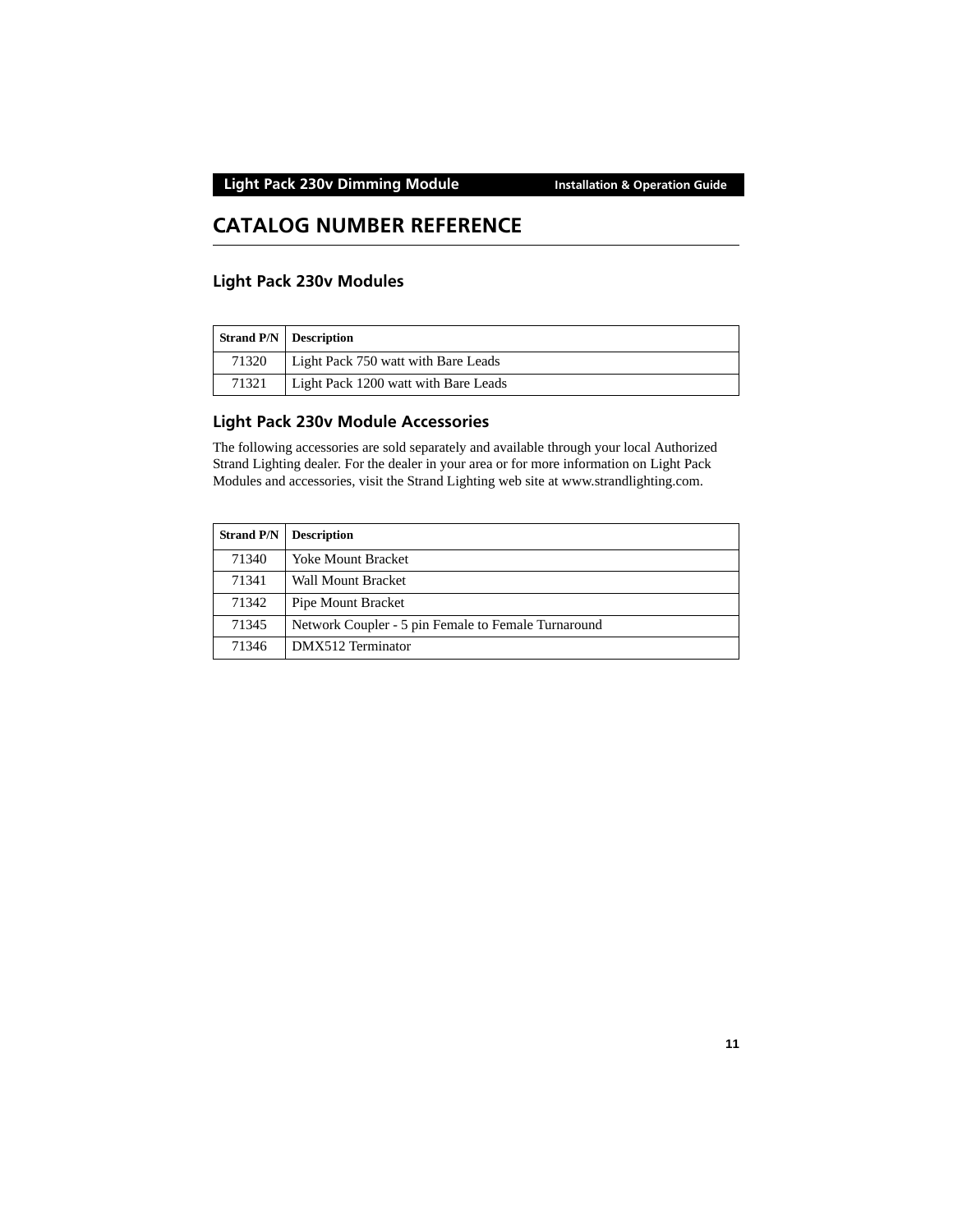## **NOTES**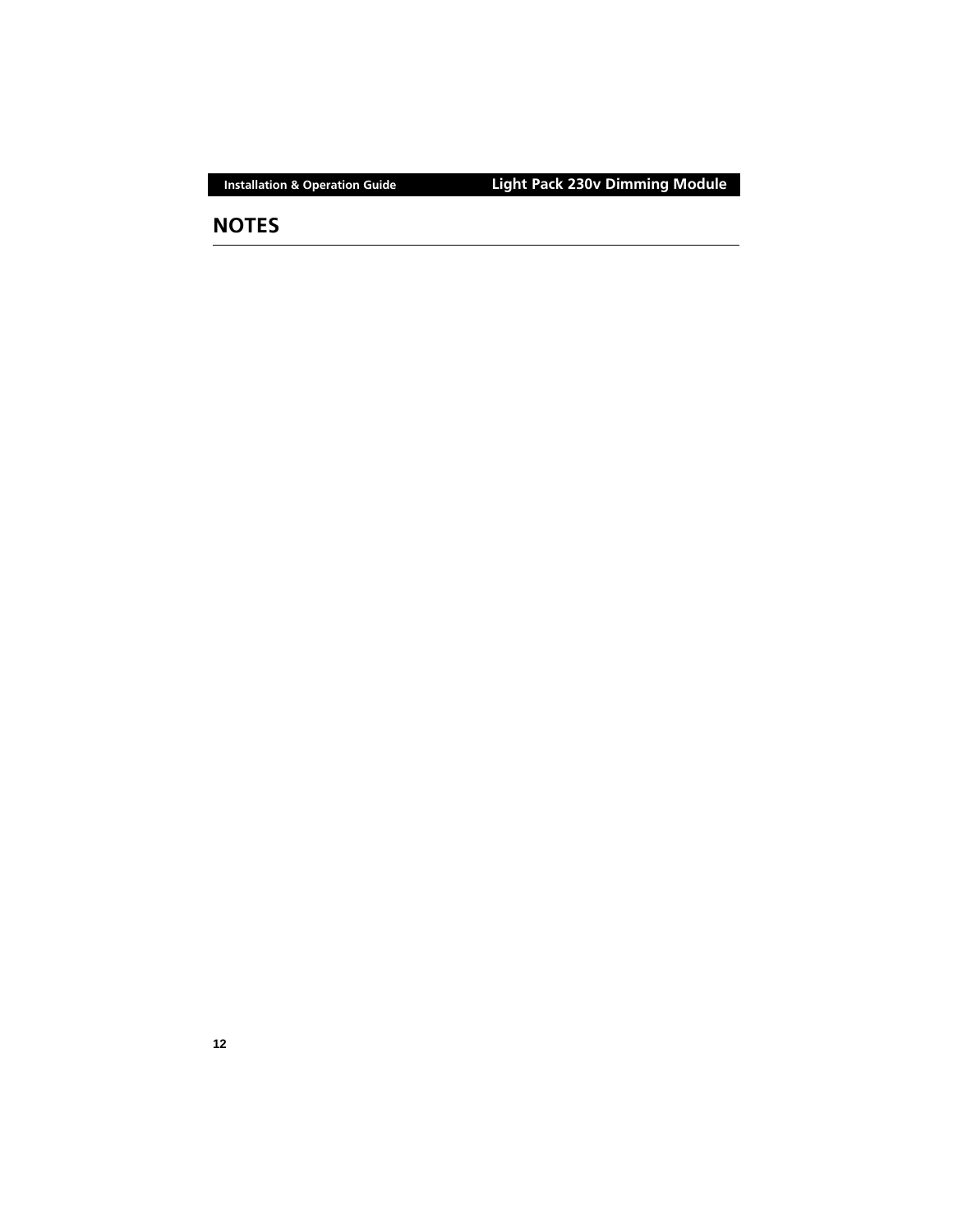## **NOTES**